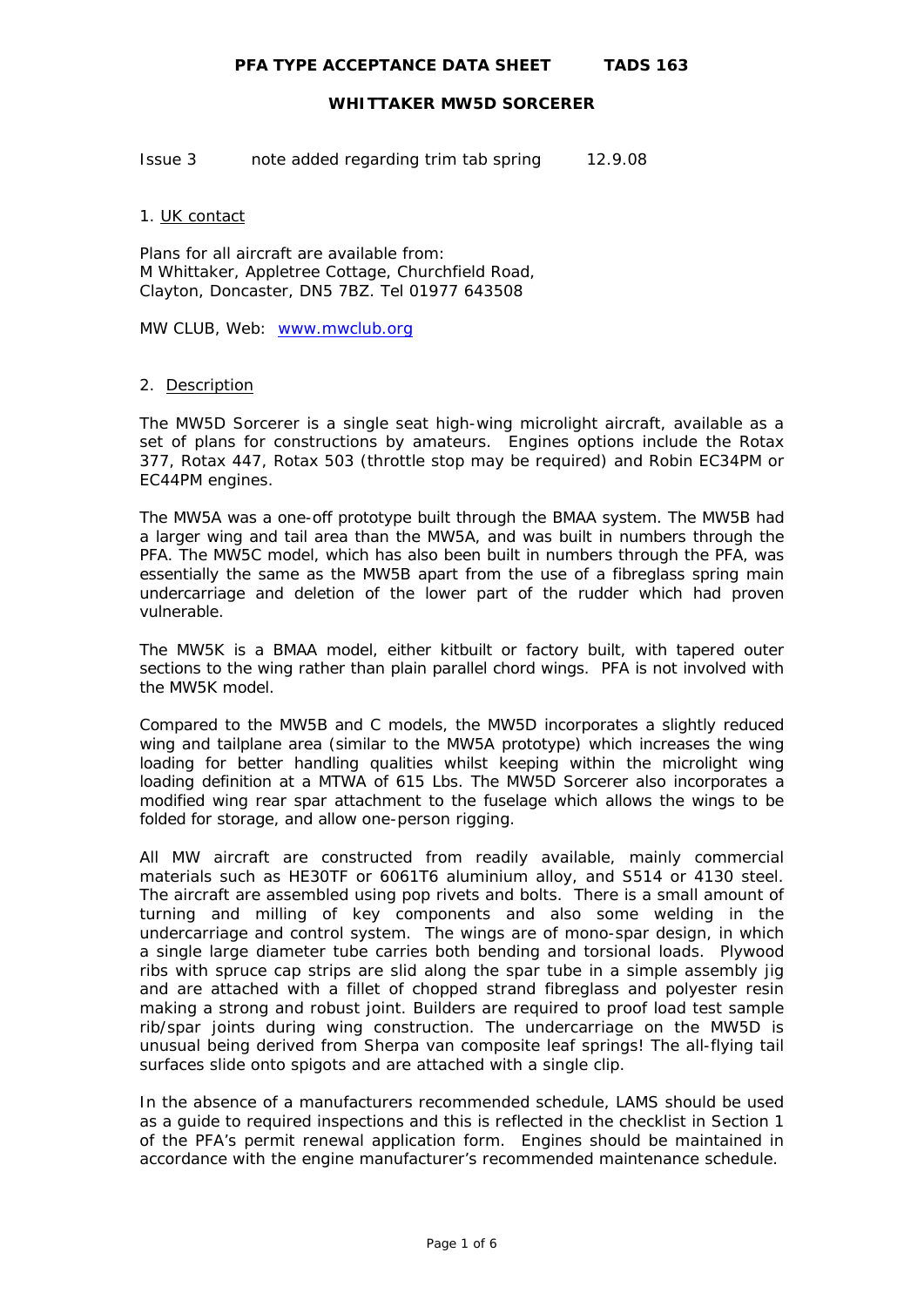### 3. Fast Build Kit 51% Compliance

Not applicable - plans built aircraft

### 4. Build Inspections

Build inspection schedule 9 (MW aircraft). Inspector approval codes A-A or A-W or A-M. Inspector signing off final inspection also requires 'first flight' endorsement

# 5. Build Manual

Build information is provided by a set of drawings available from the designer, Mike Whittaker.

# 6. Maintenance Manual

Nil. In the absence of a manufacturers recommended schedule, LAMS should be used as a guide to required inspections and this is reflected in the checklist in Section 1 of the PFA's permit renewal application form. Engines should be maintained in accordance with the engine manufacturer's recommended maintenance schedule.

# 7. Flight Manual

None known. In the absence of a Flight Manual, briefing by a pilot experienced on type is strongly recommended. PFA inspector Eddie Clapham tel 01454 412094 is particularly experienced on MW type aircraft, having completed much of the development test flying and test flown many examples.

#### 8. Mandatory Permit Directives

None applicable specifically to this aircraft type, but note

MPD: 1998-019-R1 Flexible Fuel Tubing Applies to all permit aircraft

#### 9. PFA Mandatory Modifications

| 163/MWC/0001 | Tailplane pivot point (incorporated in issue B<br>drawings) $*$ |
|--------------|-----------------------------------------------------------------|
| 163/MWC/0002 | Design update: issue B drawings *                               |
| 163/MWC/0003 | Anti-balance tab*                                               |
| 163/MWC/0004 | Wing/tail spar rib joints*                                      |

• Changes are incorporated in D model drawings – included here for completeness only for those using older issue drawings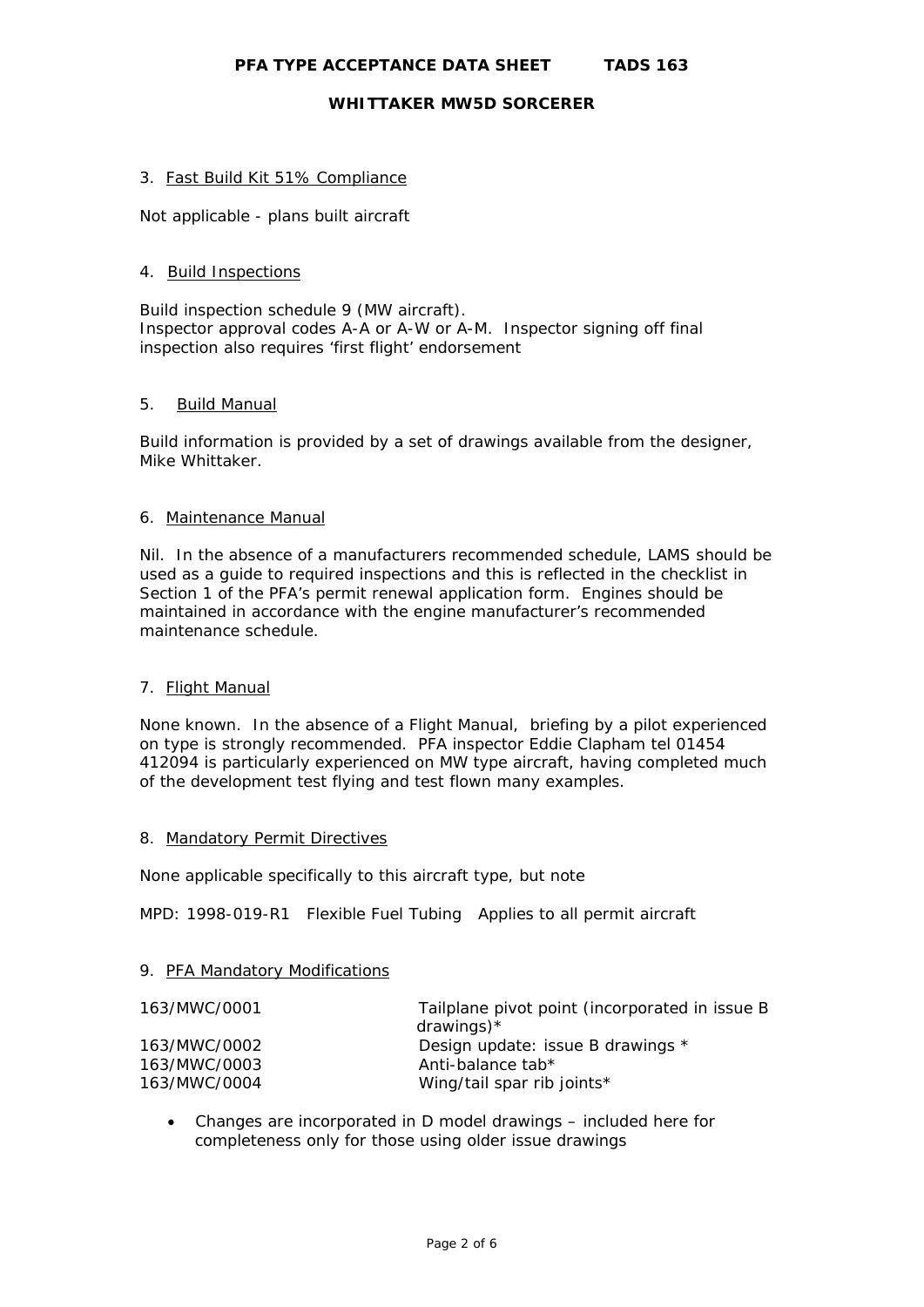#### 10. Service Bulletins

- Nil known for airframe.
- For Rotax engines, there are many Rotax service bulletins dealing with a variety of important safety topics. Copies of the bulletins applicable to individual engines by engine serial can be downloaded directly from the Rotax website at [http://www.rotax-aircraft-engines.com](http://www.rotax-aircraft-engines.com/) More information is available on [www.skydrive.co.uk](http://www.skydrive.co.uk/)

# 11. Standard Options

| 163/MWC/0005 | 0                | Under wing fuel tanks        |
|--------------|------------------|------------------------------|
| 163/MWX/0006 | 0                | Rudder-elevator pivot blocks |
| 163/MWC/0007 | $\left( \right)$ | Fibreglass wing L/E          |
| 163/MWC/0008 | 0                | Aluminium trailing edges     |
| 163/MWC/0009 | ( )              | Wheels and axles             |

Details of the above are available via the designer or the MW Club.

# 12. Special Inspection Points

- Refer to Rotax installation manual and Rotax installation checklist (available from Skydrive and PFA) for details of Rotax installation requirements, as drawings of aircraft do not include comprehensive engine installation details.
- With Robin engines, problems have been experienced with catastrophic failures of certain belt reduction drive units, leading to loss of thrust and potentially loss of propeller. If use of one of these engines is contemplated, consult PFA for details.
- With fan-cooled Rotax engined versions, corrosion of fan belt pulleys must be avoided as this causes very rapid drive belt wear and has been a common source of in-flight drive belt failure, leading to engine seizure through overheating.
- As with other low-cost microlights, you may find MW aircraft stored in less than ideal conditions, in which case you should be particularly wary of corrosion, fabric damage, rodent attack etc. Maintenance of the airframe is otherwise typical of a fabric-covered wood and metal airframe. Watch out for corrosion of tubing and on any unprotected aluminium parts, and loosening of rivets. Be wary of any signs of loosening or detachment of the bonded joints between wing and tail ribs and spars. Pay particular attention to short-lifed items such as non-aeronautical fuel pipes, which will most likely need regular replacement.
- Many MW aircraft on the PFA fleet are over ten years old and are likely to be due for recovering - especially those which have been tied down outside, or those which have no proper UV blocker applied. Problems with premature loss of fabric strength were experienced on one MWs covered with 'Aerolene' a one time popular fabric for this sort of application. A 'Bettsometer' can be used to check the fabric strength whilst doing minimal damage.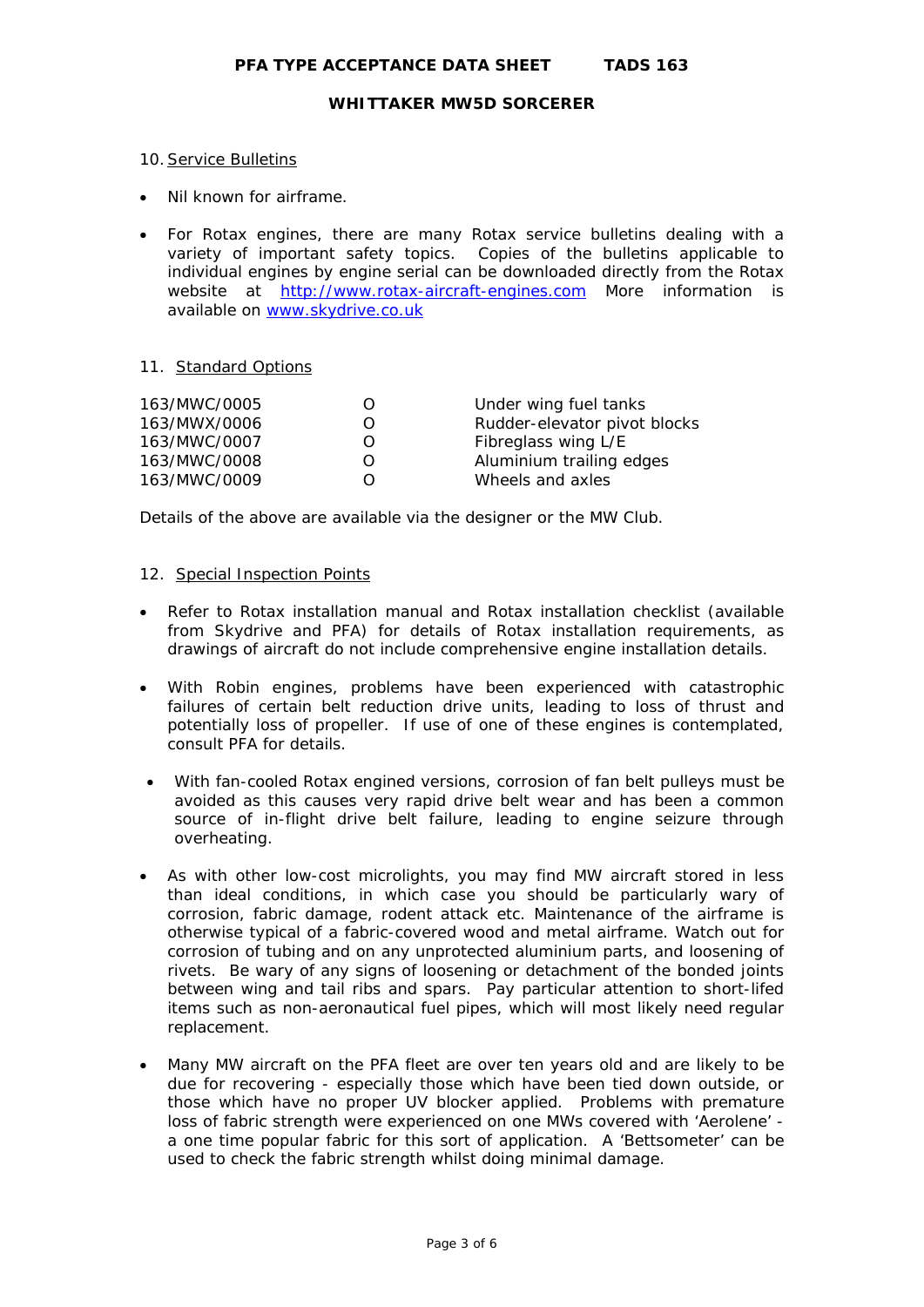# **PFA TYPE ACCEPTANCE DATA SHEET TADS 163**

# **WHITTAKER MW5D SORCERER**

• Ensure that the tailplane trim spring and its attachments are in good condition and are not worm or corroded or cracked. Failure of the trim spring can cause wild tab flutter and makes the aircraft very difficult to control, so it is essential these apparently minor components are kept in good shape. An MW club modification permits an alternative spring attachment to reduce the likelihood of wear developing in service, see newsletter 78/79 for details.

#### 13. Operating Limitations and Placards

Maximum number of occupants authorised to be carried: One

 The aircraft must be operated in compliance with the following operating limitations, which shall be displayed in the cockpit by means of placards or instrument markings:

#### Aerobatic Limitations

The aeroplane is permitted to fly only for non-aerobatic operation. In this context non-aerobatic operation includes:

i) Any manoeuvre necessary for normal flying

ii) Intentional stalls from level flight

iii) Steep turns in which the angle of bank doesn't exceed 60 degrees Intentional spinning is prohibited

Loading Limitations

Maximum Total Weight Authorised: 279 Kg (615 Lbs) CG Range: 12.5 inches to 17.0 inches aft of datum.

Datum Point is: The leading edge of the wing.

#### Engine Limitations

Maximum Engine RPM: with Rotax engines: 6800.

with Robin engines: 7000

Airspeed Limitations

Maximum Indicated Airspeed: 80 kts

Other Limitations

The aircraft shall be flown by day and under Visual Flight Rules only. Smoking in the aircraft is prohibited.

Additional Placard

"Occupant Warning - This Aircraft has not been Certificated to an International Requirement"

Fireproof identification plate must be fitted to fuselage, engraved or stamped with aircraft's registration letters.

As a microlight aircraft, additional microlight weight placard must be fitted as described in TL2.11 regarding empty weight and payload.

# 14.Additional Engine Limitations/Placards

With Rotax 447 engine: Max CHT: 260 (normal 190-230 deg C) max difference 20C

Max EGT: 650C (normal 460-580) max difference 25C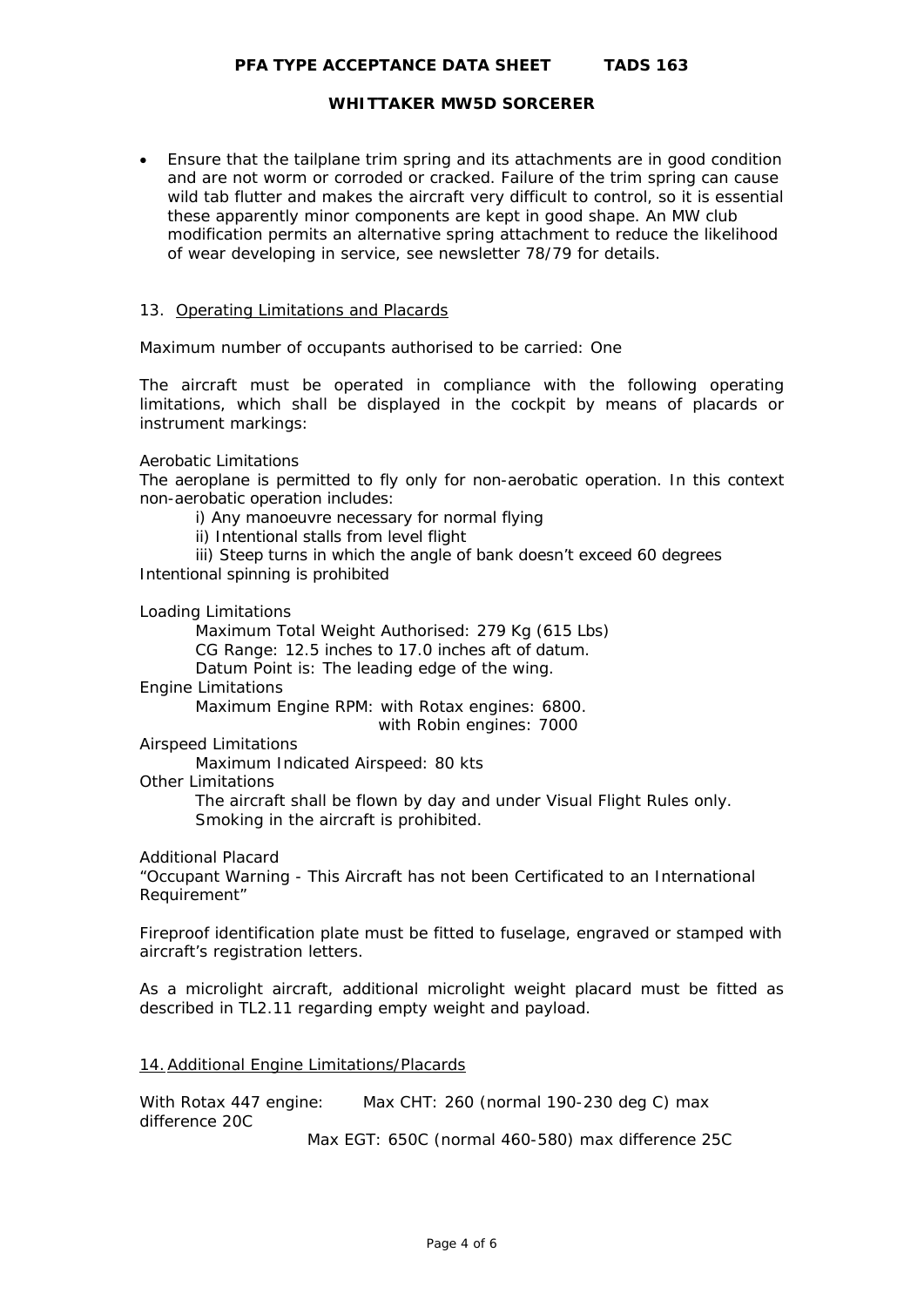**PFA TYPE ACCEPTANCE DATA SHEET TADS 163** 

### **WHITTAKER MW5D SORCERER**

#### 15. Maximum Permitted Empty Weight

| Model | Engine    | <u>Weight</u><br>Max Gross | <u>Weight</u><br>Max Empty |
|-------|-----------|----------------------------|----------------------------|
| MW5D  | Rotax 447 | 279 Kg                     | 182 Kg with full fuel      |
| MW5D  | Rotax 503 | 279 Kg                     | 178 Kg with full fuel      |

#### 16. Special Test Flying Issues

If Rotax engine fitted, Rotax two-stroke flight test schedule to be completed.

In the absence of a Flight Manual, briefing by a pilot experienced on type is strongly recommended. PFA inspector Eddie Clapham tel 01454 412094 is particularly experienced on MW type aircraft, having completed much of the development test flying and test flown many examples.

With low-mounted fuel tank and high-mounted engine, the fuel pump on these aircraft has to raise the fuel through a considerable height and this can lead to fuel starvation or vapour-lock problems if the fuel system is not operating at maximum efficiency. Problems can be minimised by close attention to avoiding air-leaks in fuel pipe and pipe connections, cleanliness of filters, minimising restrictions to fuel flow and proper maintenance of pulse pump and pulse pump vacuum line.

Due to the lack of fixed fin or keel area on these aircraft, directional stability is low and care is required to maintain balanced flight at all times.

#### 17. Control surface deflections

| Ailerons     | Up: TBD         |
|--------------|-----------------|
|              | Down: TBD       |
| Elevators    | $Up:$ TBD       |
|              | Down: TBD       |
| Rudder       | Left TBD        |
|              | Right TBD       |
| Flap         | Down N/A        |
| Elevator tab | Up and down TBD |